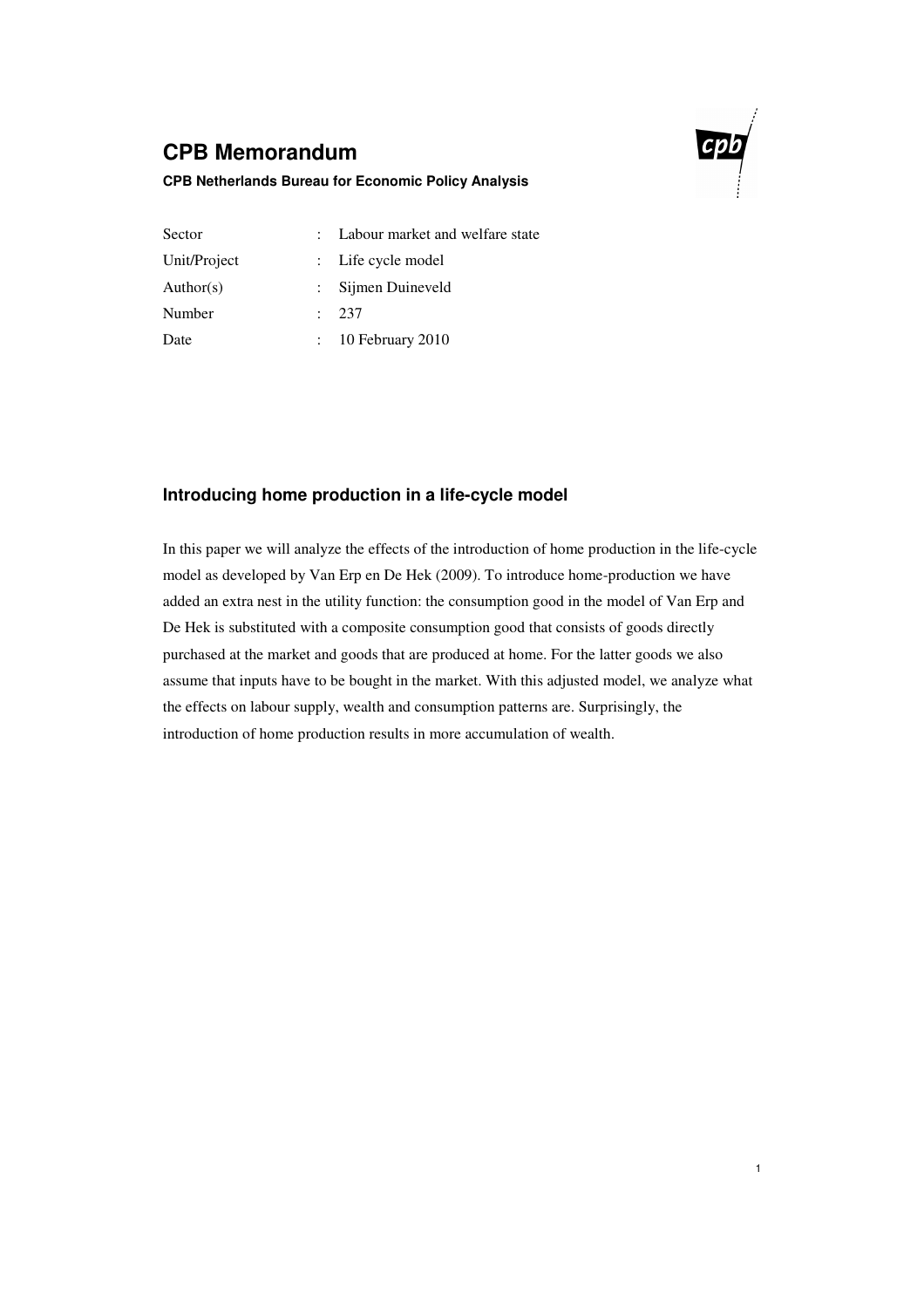## **1 Introduction**

This memo explores the extension of the life-cycle model, as developed by Van Erp and De Hek (2009), with home production. More specifically, we will analyze whether the inclusion of home production adds important dynamics to the model. Of special interest are the effects of a tax increase on both models. This policy analysis is interesting, because in a model with home production substitution between the untaxed home production and the taxed market production sector is possible. This is also likely to affect retirement behaviour.

The memo will start with a brief summary of the life-cycle model of Van Erp and De Hek (2009). Then two issues will be discussed that arise with the introduction of home production. First, the valuation of home production will be addressed; second, ageing and home production will be reviewed. Thereafter the model including home production will be described. After this model review the differences between the two models will be discussed. This will be done for the base scenario and a scenario where taxes increase. Finally conclusions will be drawn.

# **2 Life-cycle model by Van Erp and De Hek**

In this section a simplified version of the life-cycle model by De Hek and Van Erp will be presented. This summary should give a impression of the essential mechanisms of the model<sup>1</sup>. The model is a structural life-cycle model of an representative agent that maximizes utility with two decision variables: consumption versus saving and labour supply versus leisure. The agent has certainty about the future. The utility function includes consumption, leisure and a bequest. The model has the following institutions: private pension arrangements, state pensions and taxes. The model uses heterogeneity in the ageing process of agents which is represented by an extra time cost of working as the agent ages. The heterogeneity in the speed of the ageing process is used to simulate different retirement ages. The distribution of the speed of ageing is used to match observed retirement ages.

In a simple representation of the model (where bequest is omitted) finite lifetime utility is given by:

$$
U_{c,v} = \sum_{t=s}^{T} \left(\frac{1}{1+\rho}\right)^{t-s} \xi_{t,s} u(c_t, v_t)
$$
\n(2.1)

with

<sup>&</sup>lt;sup>1</sup> For a full review of the model, see Van Erp and De Hek (2009).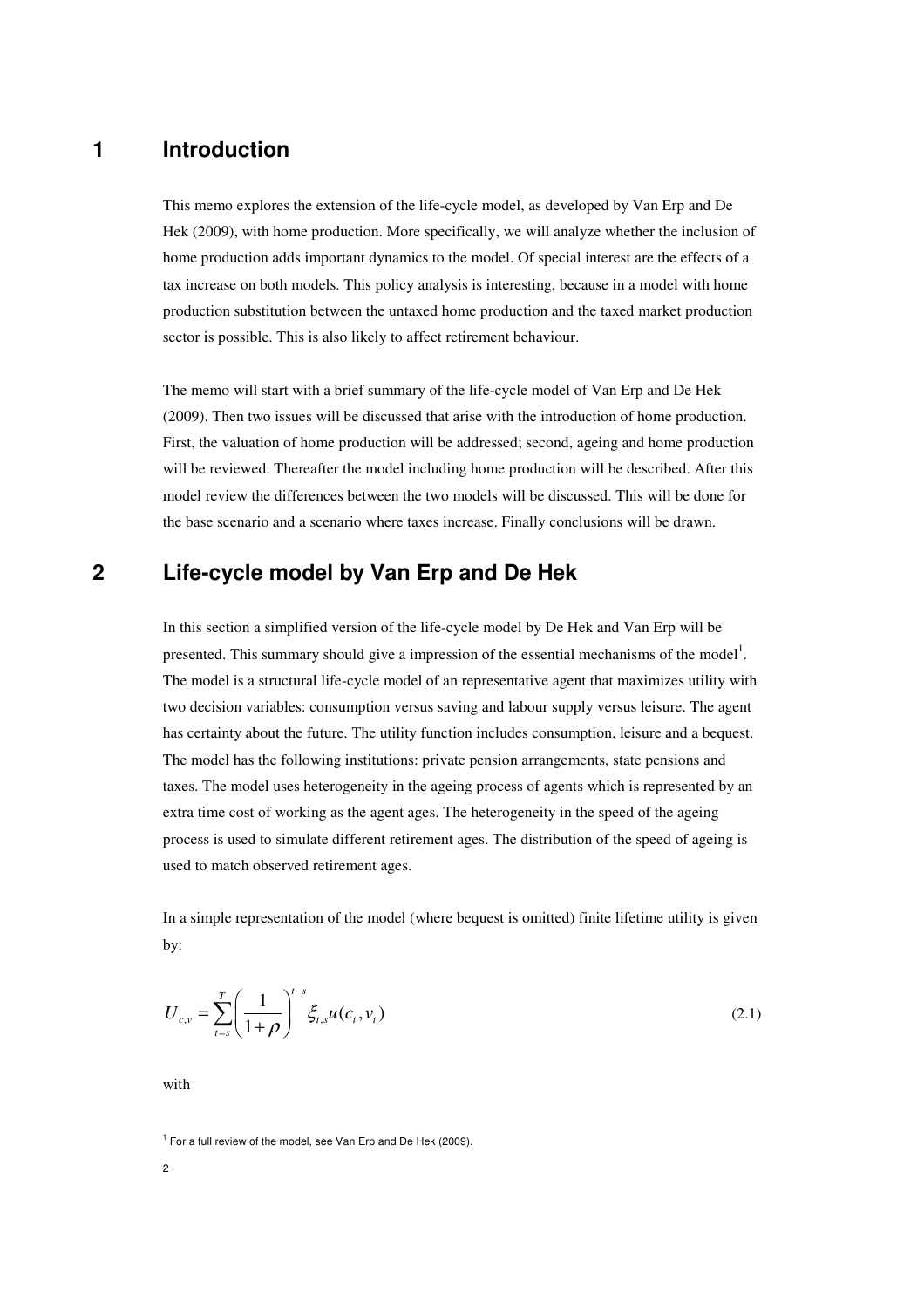$$
u(c_t, v_t) = \frac{1}{1 - \frac{1}{\gamma}} x(c_t, v_t)^{\frac{1 - \frac{1}{\gamma}}{\gamma}}
$$
  $\gamma > 0, \gamma \neq 1$  (2.2)

where *ρ* is the rate of time preference at which future utility is discounted and *ξt,s*, denotes the probability that the individual of age *s* will be alive at time *t*. The parameter *γ* is the intertemporal elasticity of substitution of the composite good, *x*. In each period the utility derived from consumption and leisure is described by a CES-function in which  $\sigma$  is the elasticity of intratemporal substitution between consumption and leisure:

$$
x(c_t, v_t) = \left[ \mu_c^{\frac{1}{\sigma}} c_t^{\frac{1}{1-\frac{1}{\sigma}}} + \mu_v^{\frac{1}{\sigma}} v_t^{\frac{1}{1-\frac{1}{\sigma}}} \right]_{-\frac{1}{\sigma}}^{\frac{1}{1-\frac{1}{\sigma}}} \qquad \sigma > 0, \sigma \neq 1 \tag{2.3}
$$

where  $\mu_c$  and  $\mu_\nu$  are measures of the relative weights of consumption and leisure in the utility function. Other forms of this utility function are used by French (2005) and Gustman and Steinmeier (2005).

Utility is maximized subject to a time and budget constraint. The time constraint is given by

$$
v_t + l_t + d_t l_t = l^{\max} \tag{2.4}
$$

where  $l_t$  represents hours of work. The term  $d_t l_t$  represents the extra time that recovery from work consumes, which depends on time worked and the variable time cost of working, *d<sup>t</sup>* . This last parameter is the most crucial aspect of the model since it represents the ageing process. The increasing value of this variable represents a decreasing health condition which increases the time to recover from work. It should be noted though, as Van Erp and De Hek (2009) do, that this has the same effect as a change in preferences, where both the relative weight and the minimum amount of leisure are adjusted. The model uses a minimum labour supply constraint:

$$
l_t \ge l^{\min} \tag{2.5}
$$

The budget constrain is given by:

$$
a_{t} = (1 + r - \tau_{a})a_{t-1} + (w_{t}l_{t} + aow_{t} + pb_{t}) - pp_{t} - tax_{t} - (1 + \tau_{c})p_{t}c_{t}
$$
\n(2.6)

where  $a_t$  is end of period wealth,  $\tau_a$ , the tax rate on wealth,  $w_t$ , the wage rate,  $\tau_c$ , the consumption tax rate. The pension system is reflected in the terms  $aow_t$  and  $pb_t$ , where the first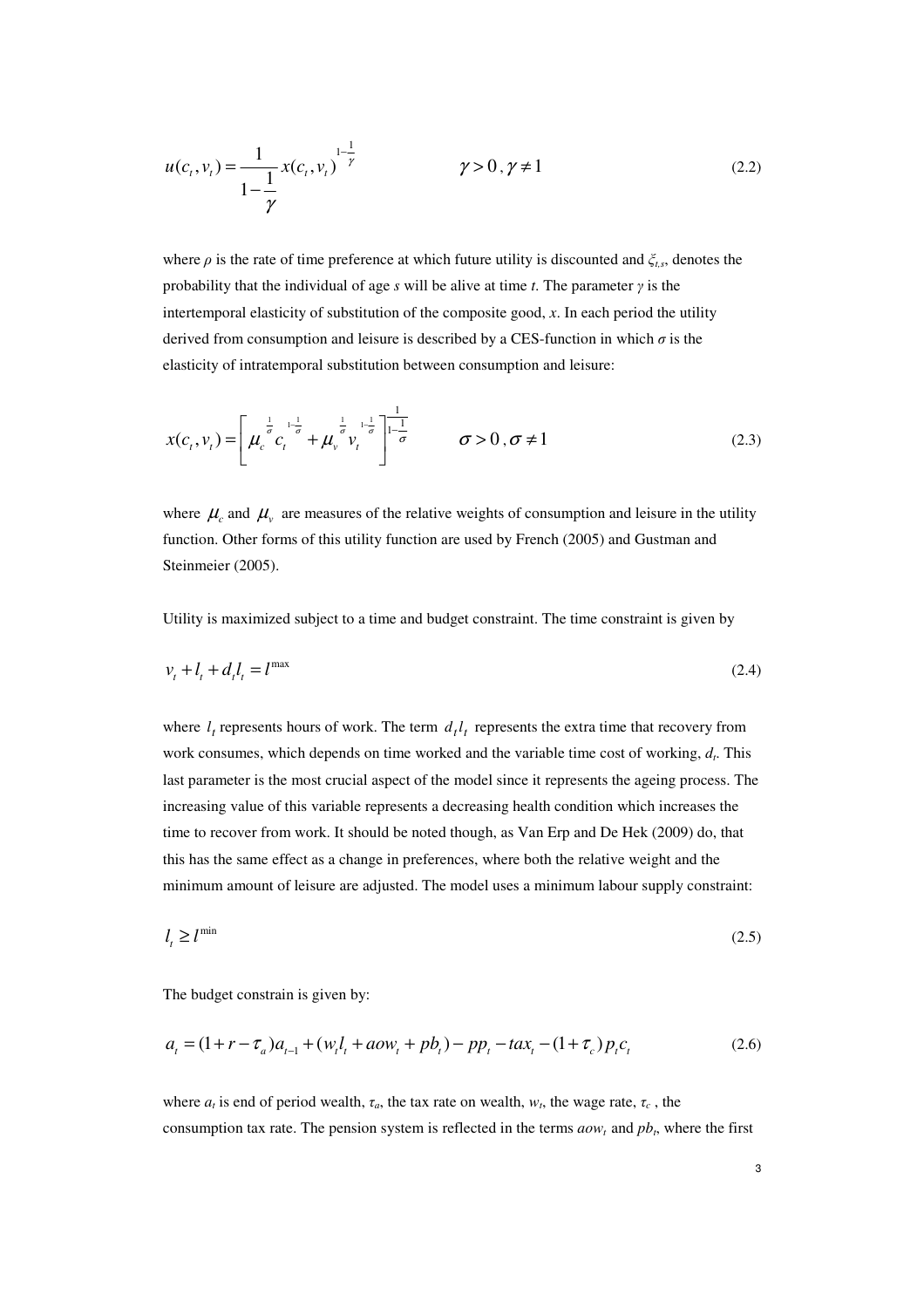refers to state pensions and the second to private pensions. A borrowing constraint is imposed as:

$$
a_{t-1} \ge 0 \text{ for } t \ge s \tag{2.7}
$$

Later the institutional aspects such as pensions and taxation have to be modelled.

## **3 The valuation of home production**

To model the substitution between market consumption and home produced goods a value has to be assigned to home production. This is not easily done with home production since no external price of household goods is established as they are not traded. To attach a value to home production two things need to be specified: a production technology and the (relative) price of the output. The production function determines output quantity. The value thereof is established with the elasticity of substitution between the market good and the household good.

## **3.1 Home production function**

This section consists of two parts. In the first part some general empirical results are reviewed. In the second part, different forms of production functions are reviewed.

### **3.1.1 Empirical results on home production function**

In most papers on home production strong assumptions are made on the functional form of the production function without much empirical justification. Therefore little is known about the nature of household production functions. One exception is the paper by Fitzgerald, Swenson and Wicks (1996). In this paper the functional form of the production function is a translog, which is very flexible<sup>2</sup>. A translog includes, for instance, a Cobb-Douglas specification. Three type of inputs were used in the analysis: female labour, male labour and capital. They estimate the translog function for various types of home production (for instance cleaning and cooking).

Their main results are:

- hours of female and male are significant:
- capital is not significant;
- constant returns-to-scale;
- different types of household work have different production functions;
- a Cobb-Douglas production function with male and female labour input and capital is rejected.

 $2$  See Christensen, Jorgenson and Lau (1973) for a review of the translog function.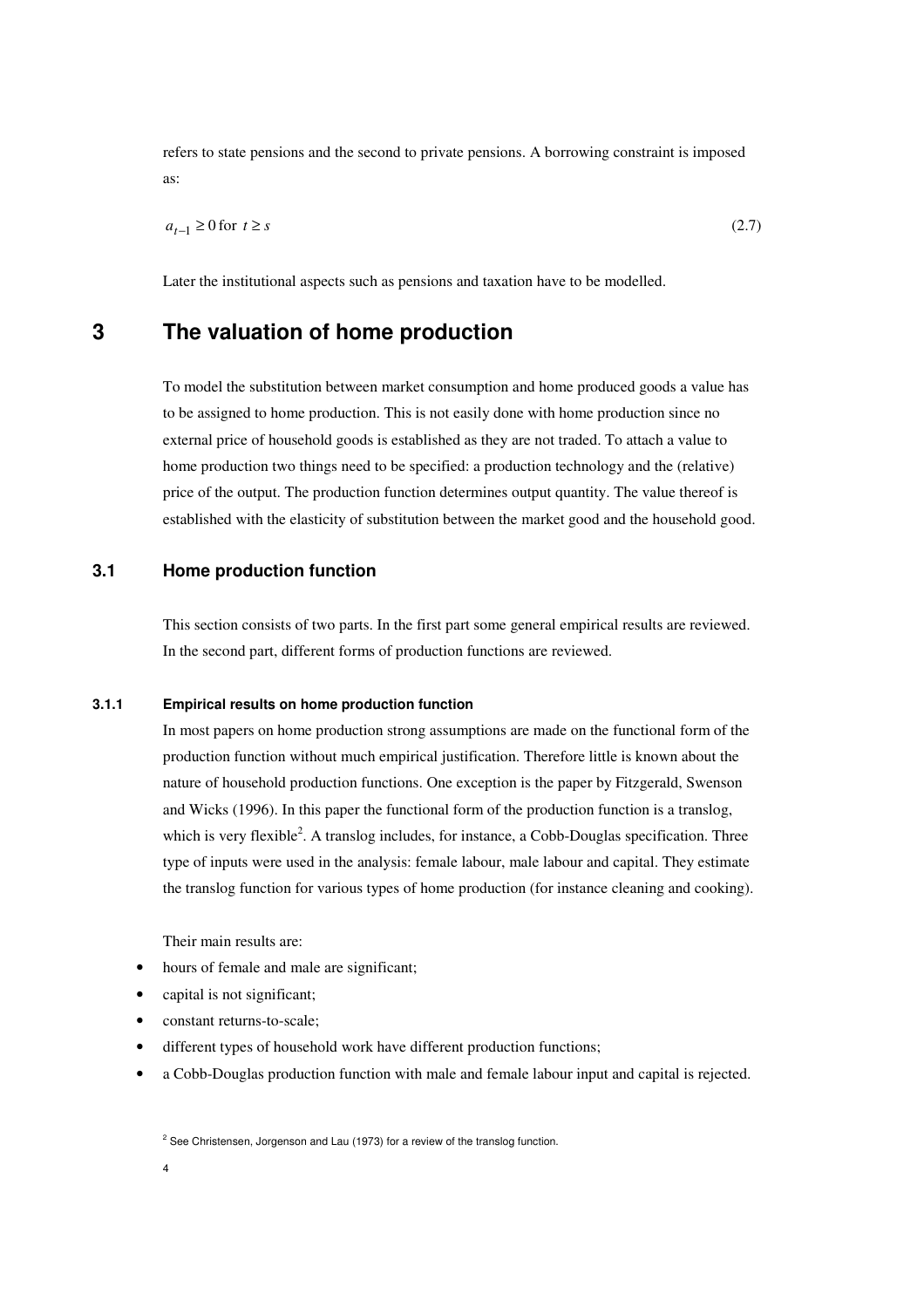The results should be interpreted with some caution though, since the measurement techniques for output are subject to considerable errors. And, with respect to the last result, a different Cobb-Douglas production function may not be rejected.

The paper by Fitzgerald, Swenson and Wicks (1996) is interesting for other reasons too. They find that education and age are not important for the determination of productivity at home<sup>3</sup>. The result with respect to education may be especially interesting when heterogeneity in skill level (education) is introduced in the model, since the skill level apparently does not affect productivity at home. With the results of this paper in mind different types of production functions are reviewed.

#### **3.1.2 Types of production functions**

In the literature three types of production functions for household production are used. These are functions of (1) labour; (2) labour and capital; (3) labour and market goods (other than capital). In theory a combination of (2) and (3) is also possible, but this has not been used in practice (to my knowlegde). Furthermore the following functional forms are used: (a) linear; (b) concave; (c) Cobb-Douglas; and (d) Constant Elasticity of Substitution (CES).

#### **Output as a function of labour**

In the literature three functional forms for the production functions with labour input can be identified: linear (De Ree and Alessie, 2008), Cobb-Douglas (with male and female labour input) and concave (Piggott and Whalley, 1998 and Rupert et al., 1995). The Cobb-Douglas with two agents can be ruled out here, since our model has only one representative agent. For modelling purposes a linear production function may pose some difficulties as it will result in a corner solution as either working at home or working for the market is more productive. This doesn't seem realistic, since a vast majority of working age people carry out at least some household tasks.

A production function with decreasing marginal productivity seems more appropriate. The most simply form is used by both Piggott and Whalley (1998) and Rupert, et al. (1995), which is:

$$
s(h) = h^{\alpha} \tag{3.1}
$$

where *s* is output, *h* labour input and  $\alpha$  a parameter. However, this production function is in contradiction with the empirical research by Fitzgerald, et al., which found that household production should exhibit constant returns-to-scale. In addition this type of production function

 $3$  Regarding age it is unclear whether this test included both a linear and a quadratic term of age, so some caution is appropriate.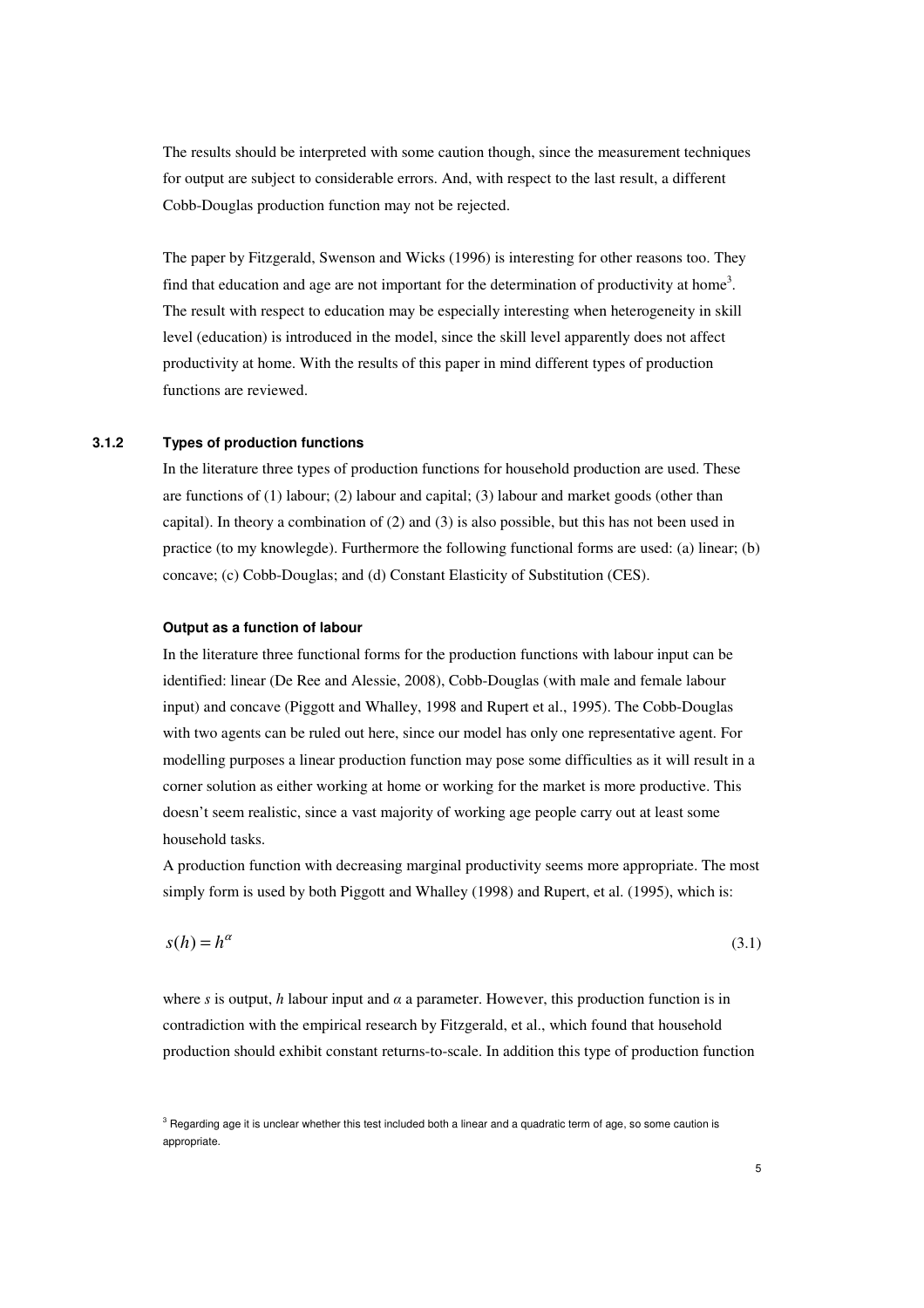makes the analytical derivation of the effect of wages on leisure and consumption much more complicated since the average price is not equal to the marginal price.

#### **Output as function of labour and capital**

Home production functions that include capital and labour are mostly used in dynamic macroeconomic models used for business cycle analysis and static models used for tax analysis. Incorporation of capital in a life-cycle model significantly complicates the model, since the evolution of capital has to modelled too, but may add little to the model results. This may therefore not be worth the effort, especially since Fitzgerald et al. found capital to be insignificant in household production.

#### **Output as a function of labour input and market good inputs**

The advantage of this type of production function is that it can combine a decreasing marginal productivity of labour with constant-returns-to-scale without the complexity that modelling capital requires. In addition, this solution does not add much restrictions to fit the model to empirical data (for instance, Graham and Green (1984) estimate a Cobb-Douglas home production function with male and female labour supply and intermediate inputs), since data on household expenses do not distinguish goods that are directly consumed (market consumption goods) from goods that are used as inputs in home production (intermediate goods). The only requirement is that the sum of market consumption goods and intermediate goods match patterns of total expenses. One limitation of this solution is that domestic output can not be stored, since it has to be consumed within the same period as it is produced. However, this disadvantage does not weigh up to the advantages, so this production function is the preferred model. Within this class of models, the most flexible functional form seems most convenient. Therefore the CES production function is chosen.

### **3.2 Utility function with home production**

In the literature on household production we find various ways to incorporate home produced goods in the utility function. In the standard utility function (in models without homeproduction), utility is derived from consumption and leisure. To limit the number of deviations from the model by Van Erp and De Hek we have chosen to add an extra nest to the utility function. So the consumption good of the model of Van Erp and De Hek is replaced with a composite consumption good, that consists of the home produced good, *S*, and goods bought at the market, *C*. The new nesting structure is depicted in Figure 3.1.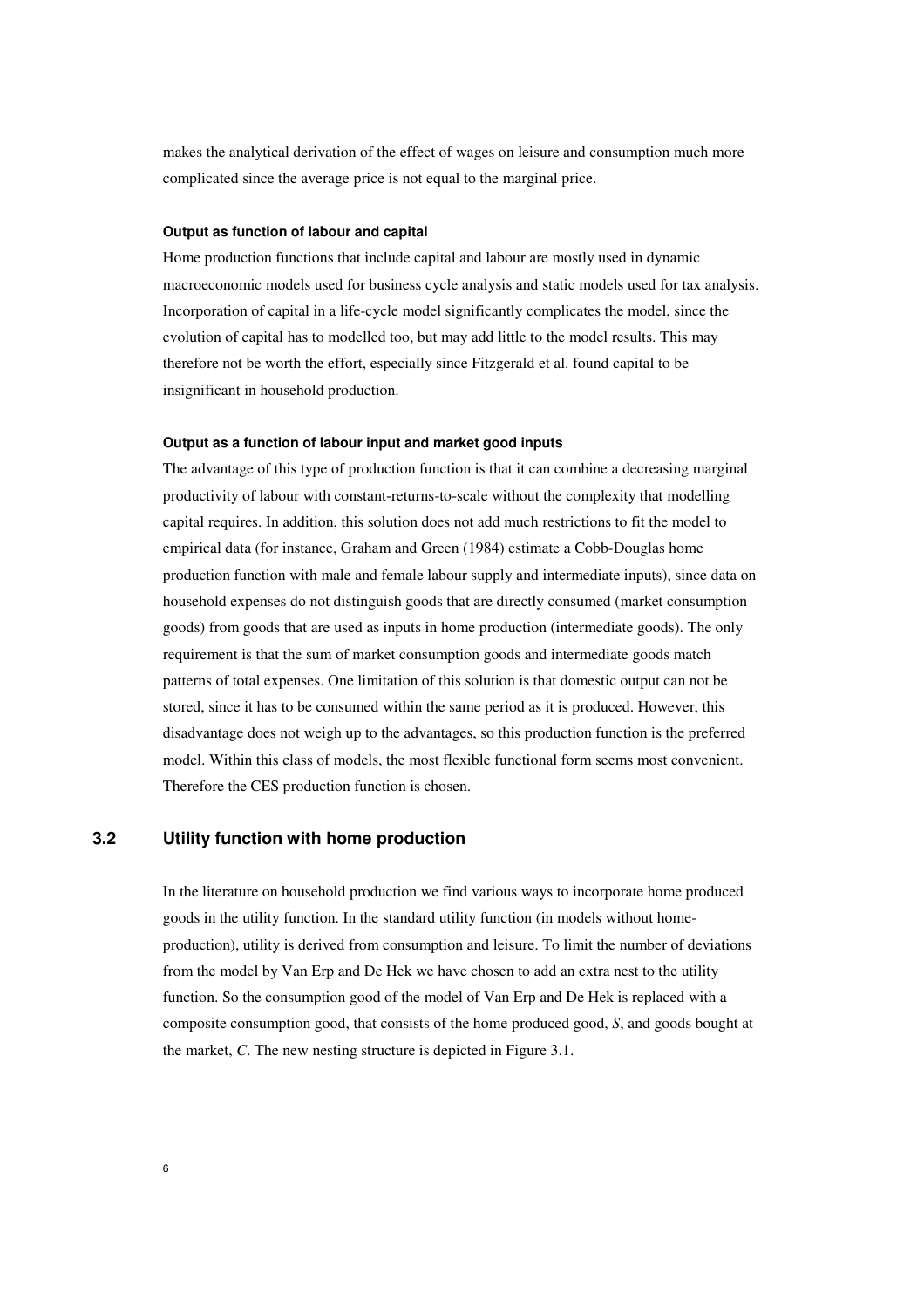#### **Figure 3.1 The nested utility function**



Thus, the utility function at the highest level of the original model remains unchanged (the symbol  $c$  in equation 2.3 is replaced with  $x$ .)

$$
u(x,v) = \left[ \mu_x^{\frac{1}{\sigma}} x^{\frac{1-\frac{1}{\sigma}}{\sigma}} + \mu_v^{\frac{1}{\sigma}} v^{\frac{1-\frac{1}{\sigma}}{\sigma}} \right]_{-\frac{1}{\sigma}}^{\frac{1}{\sigma}}
$$
(3.2)

with the addition of nest of the composite good *X* :

$$
x(c,s) = \left[ \psi_c^{\frac{1}{\phi}} c^{-1-\frac{1}{\phi}} + \psi_s^{\frac{1}{\phi}} s^{-1-\frac{1}{\phi}} \right]_{-\frac{1}{\phi}}^{-1}
$$
(3.3)

# **4 Ageing and home production**

One of the most important aspects of the model is the ageing process. In the model without home production ageing is modelled with an increasing time cost of working. With the introduction of home production the question rises how ageing should affect this activity. One might assume that health effects are similar for both home production and market work. This makes the observed shift from working in the market to working at home after retirement less obvious, although retirement from the market job would still occur at some point due to the restriction on the minimum hours worked.

When the alternative way to model the ageing process - a preference shift towards leisure - is considered, a similar problem arises, since the shift in preferences would affect home production and market work in a similar way. Therefore the way ageing is modelled will be addressed in more detail. Basically there are three ways to model ageing effects: a shift in preferences, increasing disutility of work and lower productivity. Let us review each of them.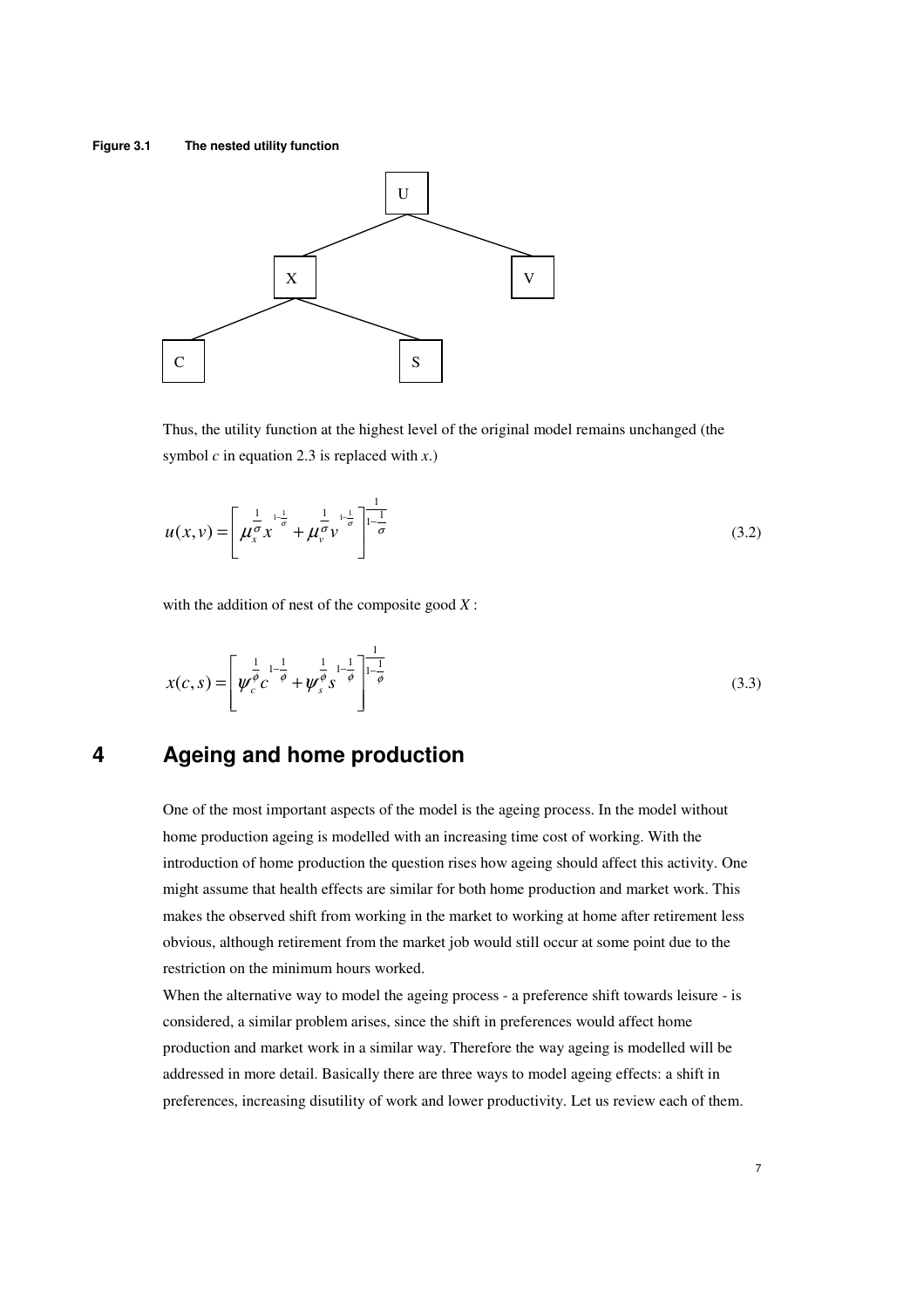## **4.1 A shift in preferences**

A very direct way to model retirement behaviour is a shift in preferences towards leisure as the agents ages. The advantage is that the results are going to be clear-cut: a substitution from work (in the home or for the market) to leisure. And given the fixed cost of working at some point a (discrete) shift from market work to home production will occur. The disadvantage is that this exogenous shift in preferences is not easy to justify. Furthermore, there will be little flexibility to fit the model to the observed labour supply to the market or household sector, since the shift in preferences will equally affect market and domestic work.

An example of this shift in preferences is used by Gustman and Steinmeier (2005). They model ageing with an increase in the relative value of leisure versus consumption. Utility is given by:

$$
u(c, s, l) = \left[\frac{1}{\alpha}c^{\alpha} + h\frac{1}{\gamma}l^{\gamma}\right]
$$
\n(4.1)

where *c* is consumption and *l* is leisure. The term *h* is increasing as the individual ages and finds work more difficult. As noted this may leave the preference between working in the market and working at home unaffected, because the effect on market and household consumption is equal.

### **4.2 Increasing disutility work**

As in the current life-cycle model, another way to model ageing is to increase the disutility from work with ageing. One way to do so is to put a time surcharge on each hour worked. This could then represent the time to recover from work. The advantage of this way of modelling is that the intuition is stronger, in the sense that it can more easily be thought of as a change in health. Furthermore, if some health parameter is included in the model little adjustments would be required<sup>4</sup>.

## **4.3 Lower productivity**

As one gets older, productivity may also decline which will eventually induce retirement. The mechanism behind this is that the benefits of working will, at some point, be smaller than the fixed cost of working and consequently result in retirement. There are some problems with this solution. First of all, wages in the market do not tend to decrease with age, even as the pension

<sup>&</sup>lt;sup>4</sup> This may be a logical extension of the model since the health status plays an important role in retirement behaviour. Furthermore, there is a correlation between health status and income levels, which makes health an important variable in a model with heterogeneity in income levels.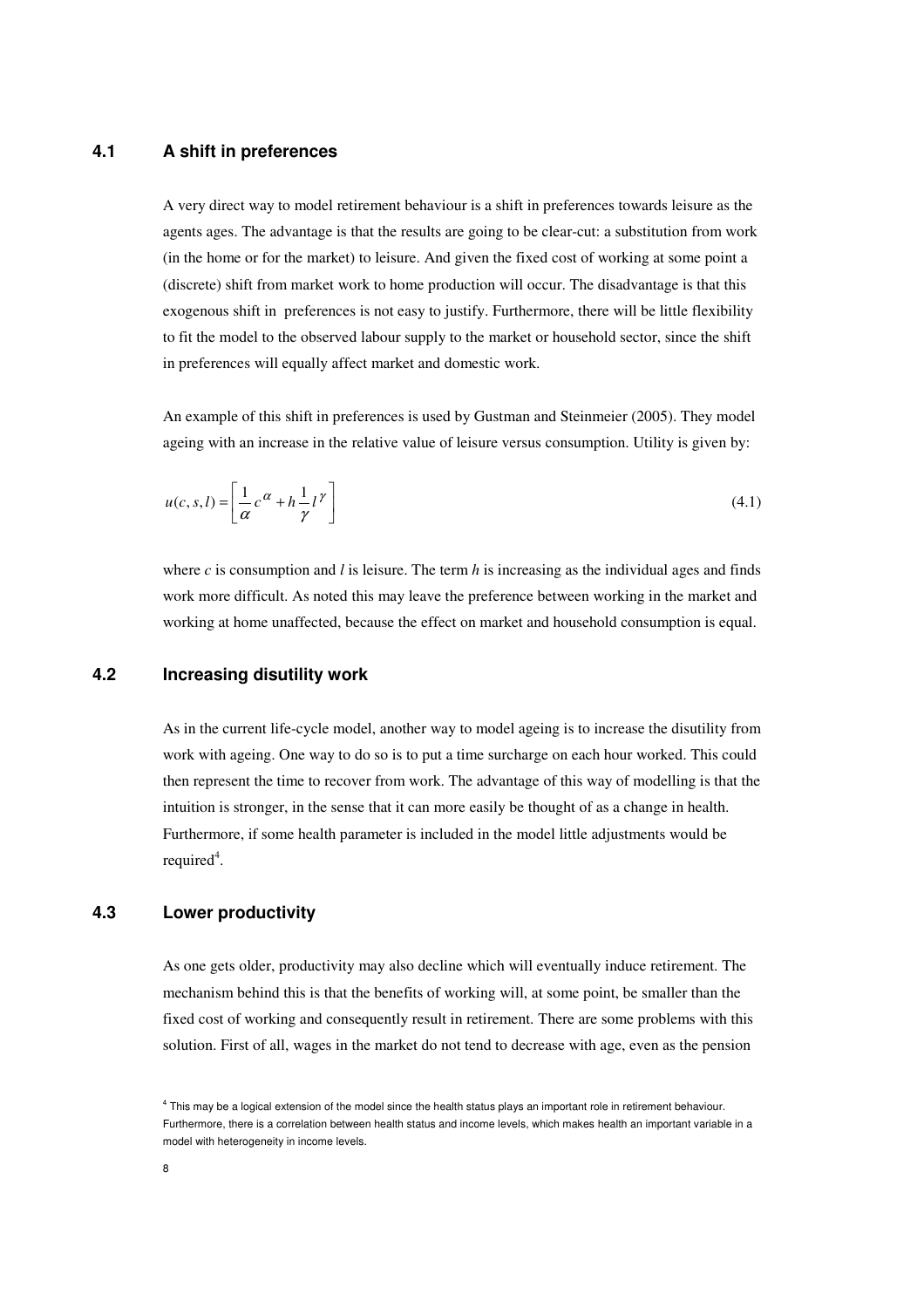age is approached. Thus, even if productivity does decline an employee is not confronted with this declining productivity, since his wage is unaffected. Second, productivity in the household is not found to be decreasing with age (Fitzgerald et al., 1996).

Based on these arguments the second option is chosen for this model. That means that the time surcharge on working is increasing with age. The model will allow for an ageing effect that differs proportionally in home production and market work. This difference is justified by the absence of external pressure to perform at home, which makes it possible to work at a convenient work pace (that is to 'consume' the time surcharge of ageing while working at home, ie. have as many breaks as one wants).

## **5 The model including home production**

### **5.1 Equations**

The model by Van Erp and De Hek is adjusted in the following ways. In the utility function the consumption good, *c*, is replaced by the composite consumption good, *x.*

$$
U_{c,v} = \sum_{t=s}^{T} \left( \frac{1}{1+\rho} \right)^{t-s} \left[ \xi_{t,s} u(x_t, v_t) \right]^{1-\frac{1}{\gamma}} + (\xi_{t,s} - \xi_{t+1,s}) v(a_t) \right]
$$
(5.1)

The utility is discounted at rate  $\rho$  and consists of two components. The first is consumption of the composite consumption good,  $x$ , and leisure,  $v$  in a CES nest (see equation 5.2). This utility is weighted by the probability of survival of an individual of age *s* at time *t*, *ξt,s*. The second component is the bequest, *v(a)*. The utility depends on the mortality rate in year *t*:  $\zeta_{t,s} - \zeta_{t+1,s}$ . The utility of a bequest is used to ensure that the agent holds assets when he dies, as is empirically observed.

The CES nest of composite consumption,  $x$ , and leisure,  $v$ , is given by:

$$
u_t(x_t, v_t) = \left[ \mu_x^{\frac{1}{\sigma}} x_t^{\frac{1}{1-\sigma}} + \mu_v^{\frac{1}{\sigma}} v_t^{\frac{1}{1-\sigma}} \right]_{-\frac{1}{\sigma}}^{\frac{1}{1-\sigma}}
$$
(5.2)

Composite consumption itself also consists of CES nest, and is defined as:

$$
x_{t}(c_{t}, s_{t}) = \left[ \psi_{c}^{\frac{1}{\theta}} c_{t}^{\frac{1}{1-\theta}} + \psi_{s}^{\frac{1}{\theta}} s_{t}^{\frac{1}{1-\theta}} \right]^{\frac{1}{1-\theta}}
$$
(5.3)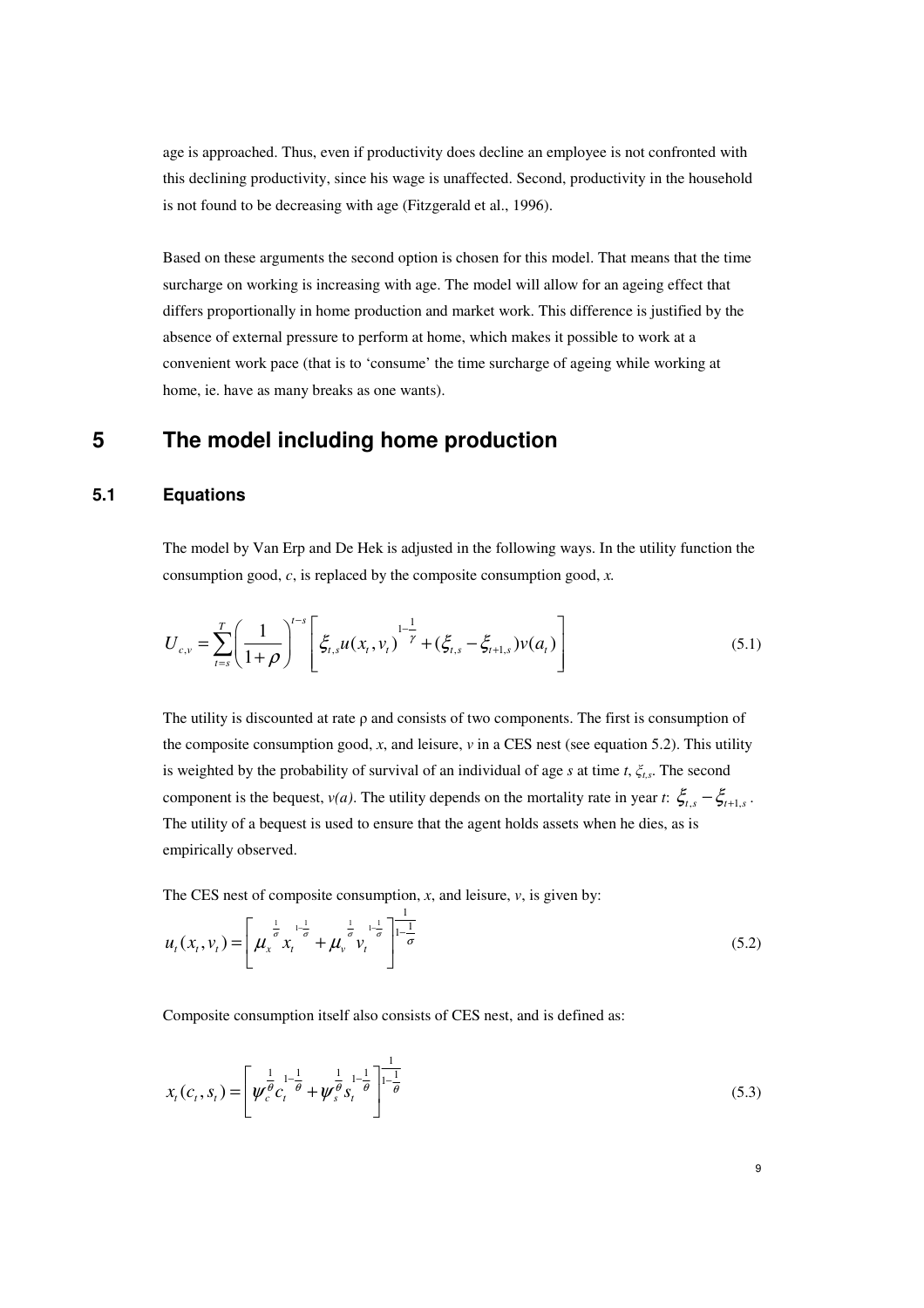This equation determines the value attached to market consumption, *c*, and household consumption, *s*. The elasticity of consumption is the parameter  $\theta$  and the parameters  $\psi_c$  and  $\psi_s$ measure the relative weights. The agent maximizes this nested (lifetime) utility function, subject to a budget and a time constraint. The agent uses his budget on either consumption or savings and can spend his time working for the market, working at home or enjoying leisure time.

The home production function itself is given by:

$$
s_t\left(h_t, k_t\right) = \left[\eta^{\frac{1}{\pi}}\left(bh_t\right)^{1-\frac{1}{\pi}} + (1-\eta)^{\frac{1}{\pi}}k_t^{1-\frac{1}{\pi}}\right]^{\frac{1}{1-\frac{1}{\pi}}}
$$
\n(5.4)

where *s* is output in home produced goods, *η* is the weight of labour input and consequently *1-η* is the weight of market inputs in the production function, *b* is a scalar for the productivity of labour, *h* is labour input and *k* is goods input, and  $\pi$  the elasticity of substitution between labour input and intermediate good inputs.

In the time constraint the household labour supply, *h*, has to be included. As mentioned before the time devoted to household production will also include a time surcharge that increases with age after 50. The time constraint is given by:

$$
l^{\max} = v_t + (1 + d_t)l_t + (1 + \delta d_t)h_t
$$
\n(5.5)

As can be seen in this equation the time surcharge of household production is scaled by the parameter  $\delta$ , which will be smaller than one, meaning that ageing will affect home production less than working in the market.

The budget constraint is given by:

$$
a_{t} = (1 + r^{h})a_{t-1} + (w_{t}l_{t} + aow_{t} + pb_{t}) - pp_{t} - (1 + \tau_{c})p_{t}c_{t} - (1 + \tau_{c})q_{t}k_{t}
$$
(5.6)

where the last term is added to the original model, where  $q_t$  is the price of market inputs and  $\tau_c$ is the consumption tax rate. This tax rate also applies to the intermediate goods, *k<sup>t</sup>* , used as input in home production.

### **5.2 Parameter settings**

In this model the parameters are set such that the labour supply and labour supply elasticity are roughly equal to those of the model by Van Erp and De Hek, which were fit to empirical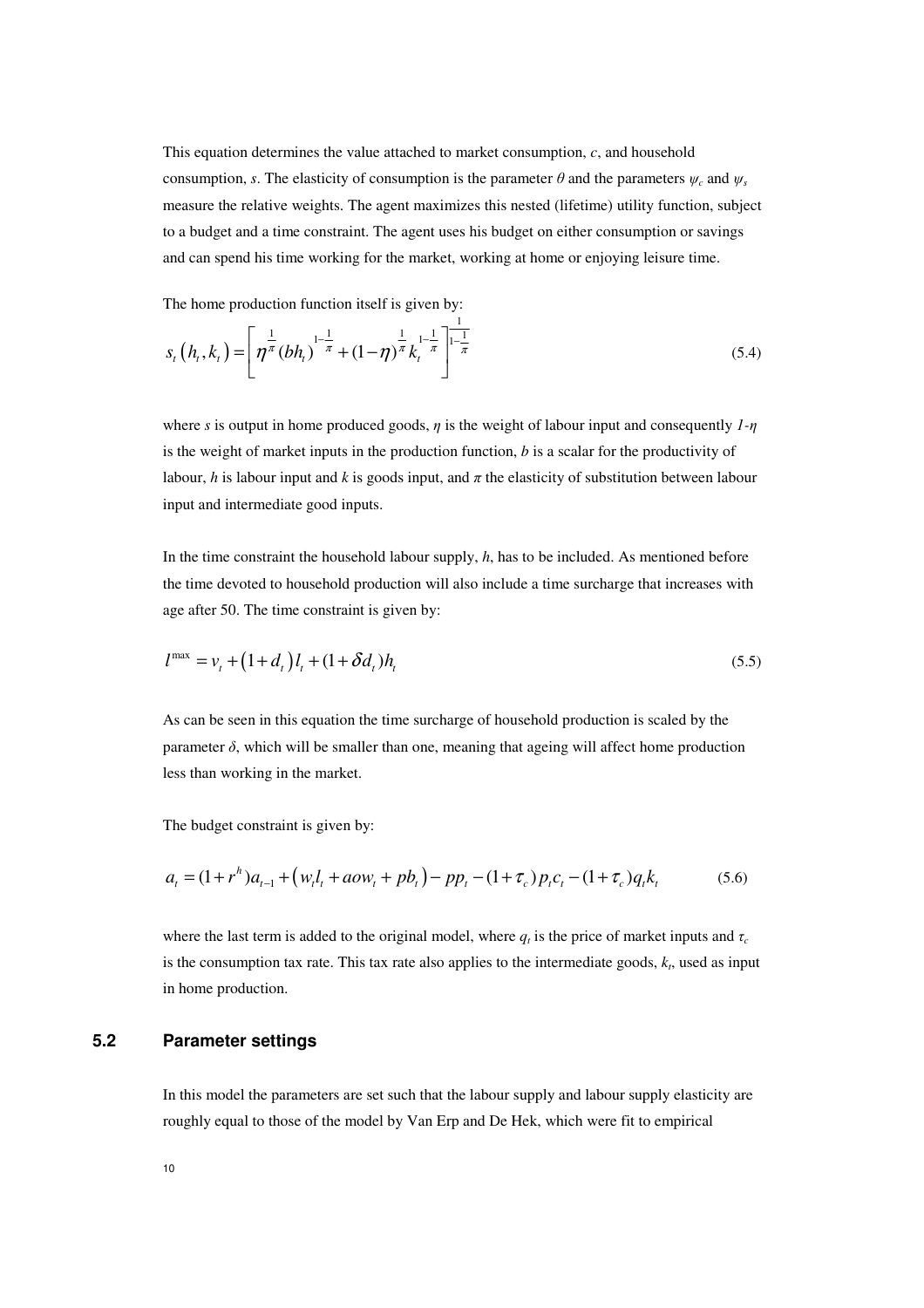studies. The starting point are the parameters values of the model of Van Erp and De Hek, and some additional parameters. Only two parameters of the model of Van Erp and De Hek are changed: the parameters of the preference for (composite) consumption and leisure. The preference for (composite) consumption,  $\mu_x$ , is increased from 0.6 to 0.75 and subsequently the preference for leisure,  $\mu_{\nu}$ , is reduced from 0.4 to 0.25 (so they sum up to 1). The intuition behind the higher preference for composite consumption is that consumption has a broader definition in the model with home production, since consumption includes home produced goods. Therefore the preference for consumption has to increase to obtain a similar market labour supply and labour supply elasticity. Table 5.1 shows the new parameters, and the two altered parameters.

| Table 5.1      | Value of parameters                                                           |       |
|----------------|-------------------------------------------------------------------------------|-------|
| Symbol         | <b>Description</b>                                                            | Value |
| θ              | Substitution elasticity market goods and home produced goods                  | 2     |
| $\Psi_c$       | Preference for market consumption                                             | 0.75  |
| $\Psi_{\rm S}$ | Preference for home produced goods                                            | 0.25  |
| $\pi$          | Substitution elasticity between intermediate goods and domestic labour supply | 0.75  |
| η              | Weight of domestic labour supply                                              | 0.5   |
| δ              | Scalar for ageing effect on domestic work                                     |       |
| b              | Productivity scalar for labour in home production                             |       |
|                |                                                                               |       |
| $\mu_{x}$      | Preference for (composite) consumption                                        | 0.75  |
| $\mu_{v}$      | Preference for leisure                                                        | 0.25  |

## **6 Results of base scenario**

In this chapter the properties of the model with the parameters given in table 5.1 will be analyzed and compared with the model without home production. In some of the figures plots are made for several cohorts to get more insight in the distribution of the results over the different groups. Each group or cohort differs with respect to the speed of their ageing process (different values for *d* in equation 5.5). The figures will show groups with large, medium and small costs of ageing.

In the previous paragraph it was mentioned that the labour supply elasticities of the two models should be matched. In figures 6.1 and 6.2 we see that the labour supply elasticity is slightly higher in the model with home production and that, especially near retirement, the variation in the labour supply elasticities increases somewhat more. The sharp increase and drop in the labour supply elasticity around retirement can be explained by the very low (or zero) labour supply at retirement in the baseline simulation: any increase in hours worked, due to a higher wage rate, will result in a (infinitely) large labour supply elasticity. When the labour supply at older ages drops to zero (as a result of increased ageing costs) and stays zero, this results in labour supply elasticity of zero as well.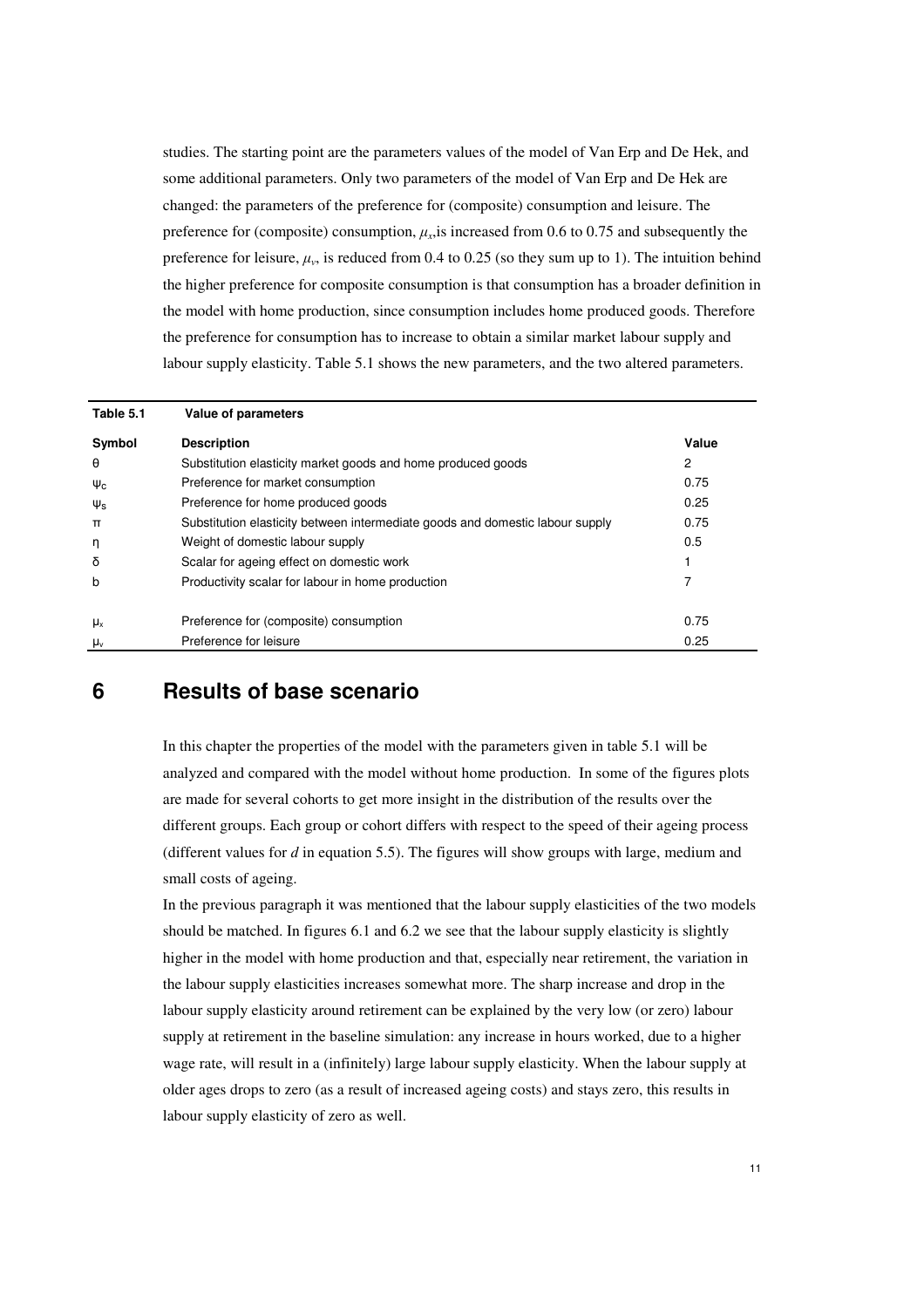

The market labour supply was set such that it roughly matches that in the original model as we can see in figure 6.3 with labour supply slightly higher in the model without home production. The domestic labour supply is shown in figure 6.4.



The profiles of domestic labour supply for different individuals in figure 6.5 show a very diverse picture. The cohorts with high variable costs (group 49) have a slight drop in their domestic labour supply just before retirement, when the minimum hours constraint for market labour supply is binding. This means that the agent ages, but still prefers to keep working the minimum hours instead of not working at all, even though he would rather work less than the minimum hours. As a result the opportunity cost of domestic labour supply increases. Immediately after retirement the domestic labour supply rises only slightly above its preretirement level. This is only short-lived too as the decreasing health condition increases the opportunity cost of domestic labour supply rapidly.

For the groups with low variable costs (groups 1 and 8) domestic labour supply increases significantly around the retirement age with an especially large increase for the groups with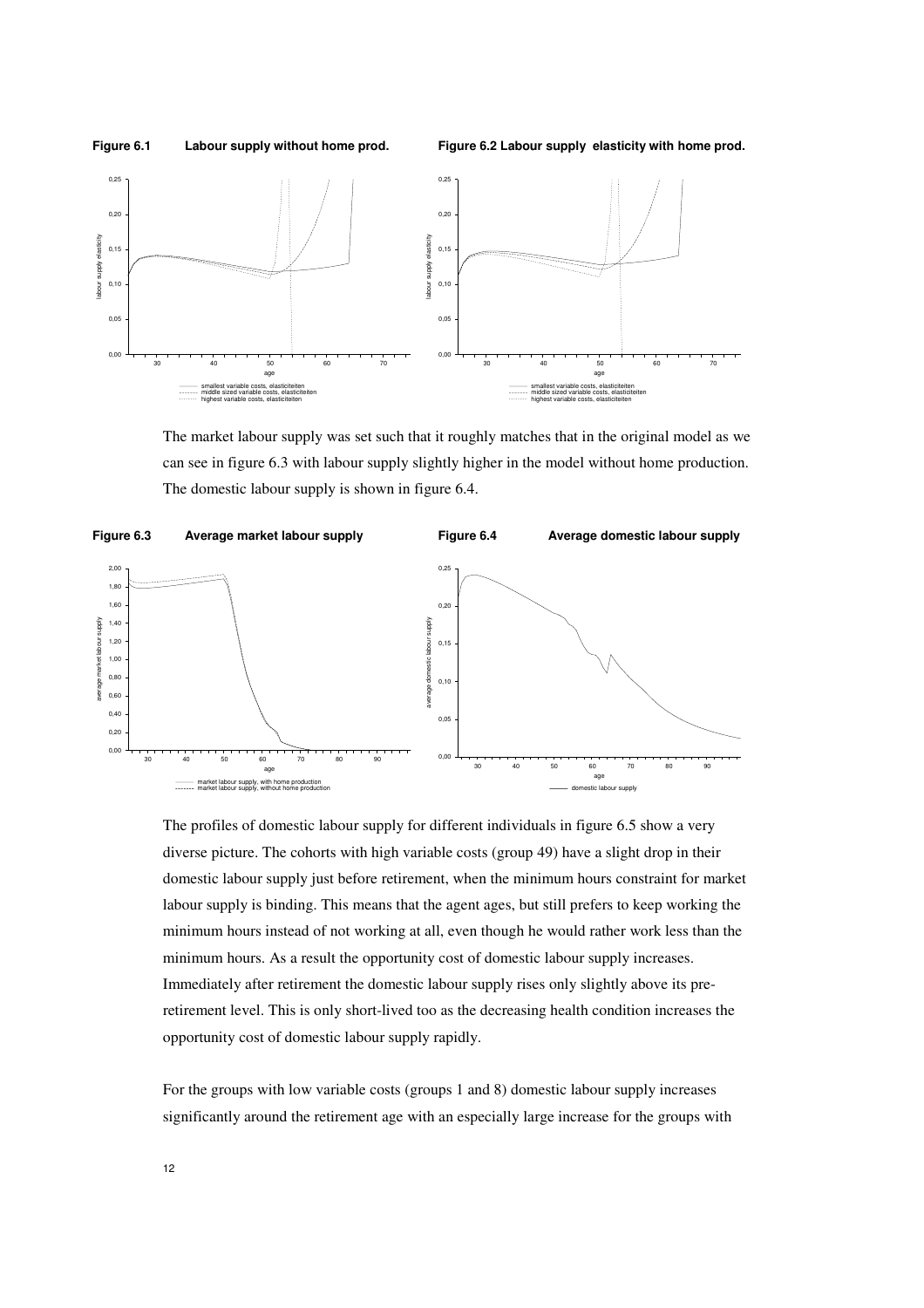very low variable costs (group 1). The reason for this increase is that the wage rate in the second job (after compulsory retirement at 65 years) steadily declines. So as long as the health has not deteriorated too much, the agent will increase his domestic labour supply as the opportunity cost declines. However, at some point the deterioration in health will dominate the decrease in wages, and domestic labour supply will start to decline.





The slightly lower market labour supply results in a slightly lower labour income as we can see in figure 6.6. The maximum wealth level is higher in the model with domestic production as we can see in figure 6.7.



Although wealth is higher for all groups, the increase in average wealth is most of all due to the higher wealth of the groups with high variable costs (group 25 and most of all group 49) as we can see in figures 6.8 and 6.9. The lower opportunity costs for house production for groups with low variable costs (group 1 and 8) as just discussed also shows up in the wealth profiles. These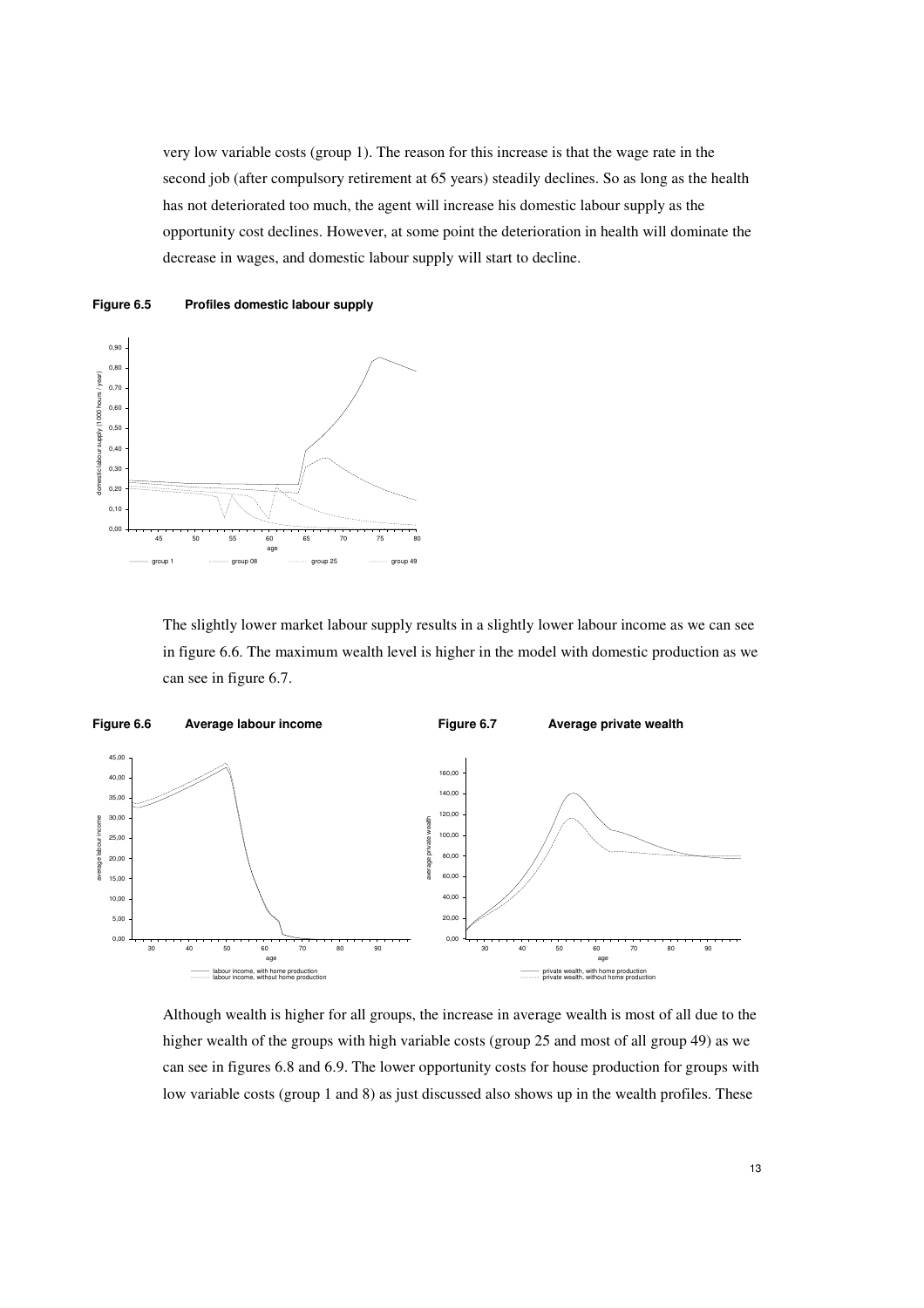individuals increase their consumption of household goods and so need less markets good to sustain the same level of composite goods, hence they need less wealth after retirement.



The pronounced increase in wealth by groups with high variable costs can partly be explained by the increase in (shadow) price of home produced goods after retirement shown in figure 6.10. The cause of the increase in the price is the declining productivity at home for the groups with high variable costs (which dominates the reduction in price for the groups with low variable costs). This means that even though wages are (very) low little home production will be carried out, so little home produced goods will be consumed. It may thus be concluded that the price of composite consumption is relatively low early in life, which makes the agent do more domestic work early in life. The reduction in expenses is saved and spent on market goods later in life.



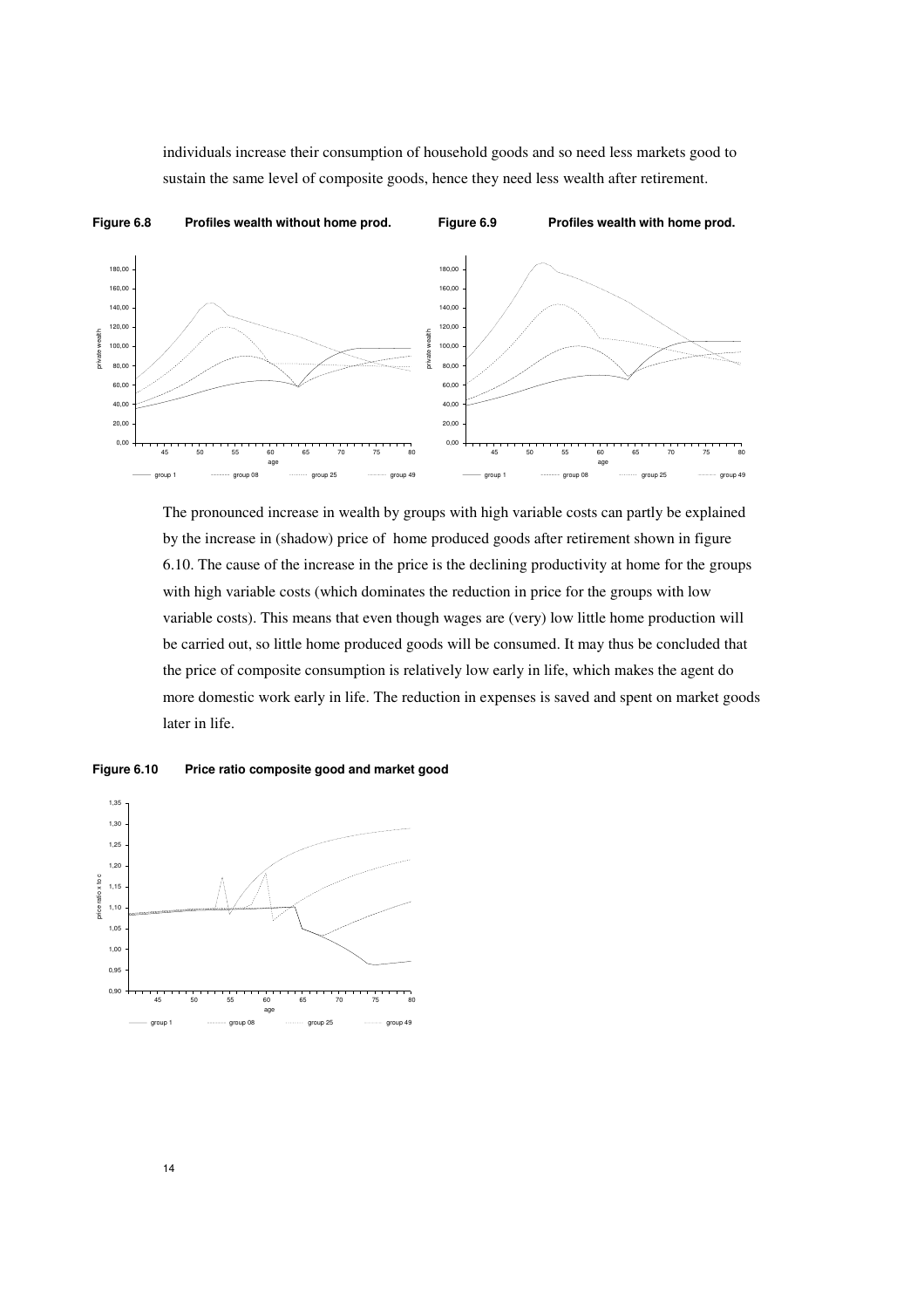This picture also emerges when expenses (sum of market consumption and intermediate goods) are considered. The effects on average expenses and average composite consumption<sup>5</sup> are shown in figure 6.11 and 6.12, respectively. From these figures we can see that expenses and composite consumption fall more and faster between 50 and early 60s in the model without home production. This is mostly due to the sharper reduction in consumption of groups with high variable costs in the model without home production. This is visible from a close examination of group 49 in figures 6.13 and 6.14. For this group expenses falls much more in the model without home production (approximately from 28 to 20) than with home production (approximately from 26 to 21).

If we compare expenses (figure 6.11) and composite consumption (figure 6.12) for the model with home production we see that composite consumption is higher prior to retirement, but declines more rapidly than expenses when agents start retiring. The reason for this is the increase in the price of composite goods relative to market goods, as we have seen in figure 6.10.



5 Consumption consists solely of market consumption in the model without home production, so expenses and composite consumption are the same in this model.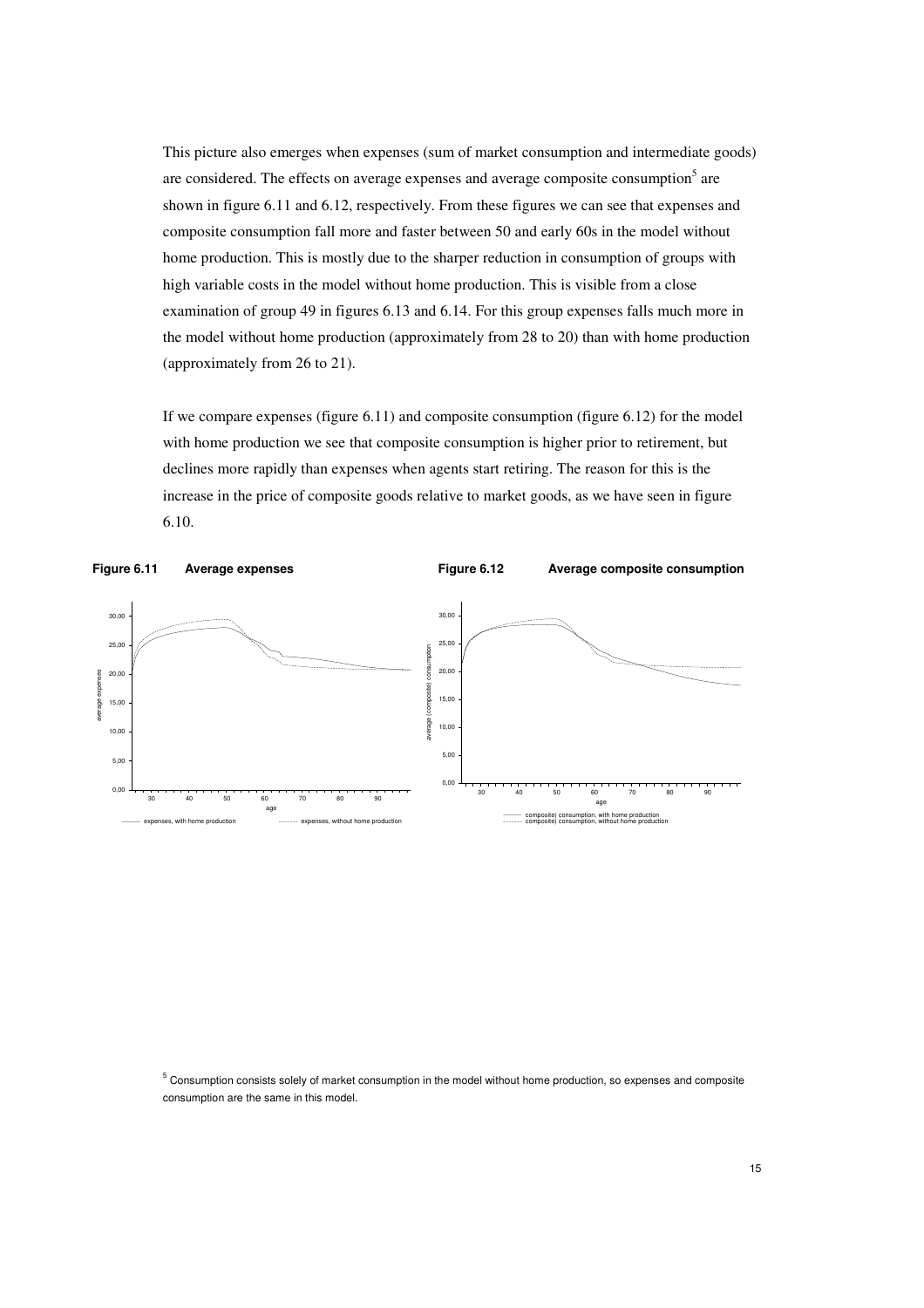

The increase in the relative price of home produced goods is also reflected in the difference between figures 6.14 and 6.15. Although the composite consumption profiles are much smoother for all groups, expenses stabilize more or less after retirement while composite consumption keeps falling, especially for the groups with high variable costs.





## **7 Results of increase in labour tax**

In this section the results of an increase in the labour tax of 1% for the two different models will be compared. It should be noted that this is an uncompensated increase in the tax rate, so it includes wealth effects. The effect on market labour supply is shown in figure 7.1. As expected the reduction in hours worked is similar for the two models, since the labour supply elasticity is similar. Actually the effect is slightly stronger before the age of 50 in the model with home production as the labour supply elasticity is slightly higher in that model. The participation rate shows a sharp drop at the age of 57 as one group decides to retire earlier, but this is not a structural difference but just the result of the discrete choices of groups in the model.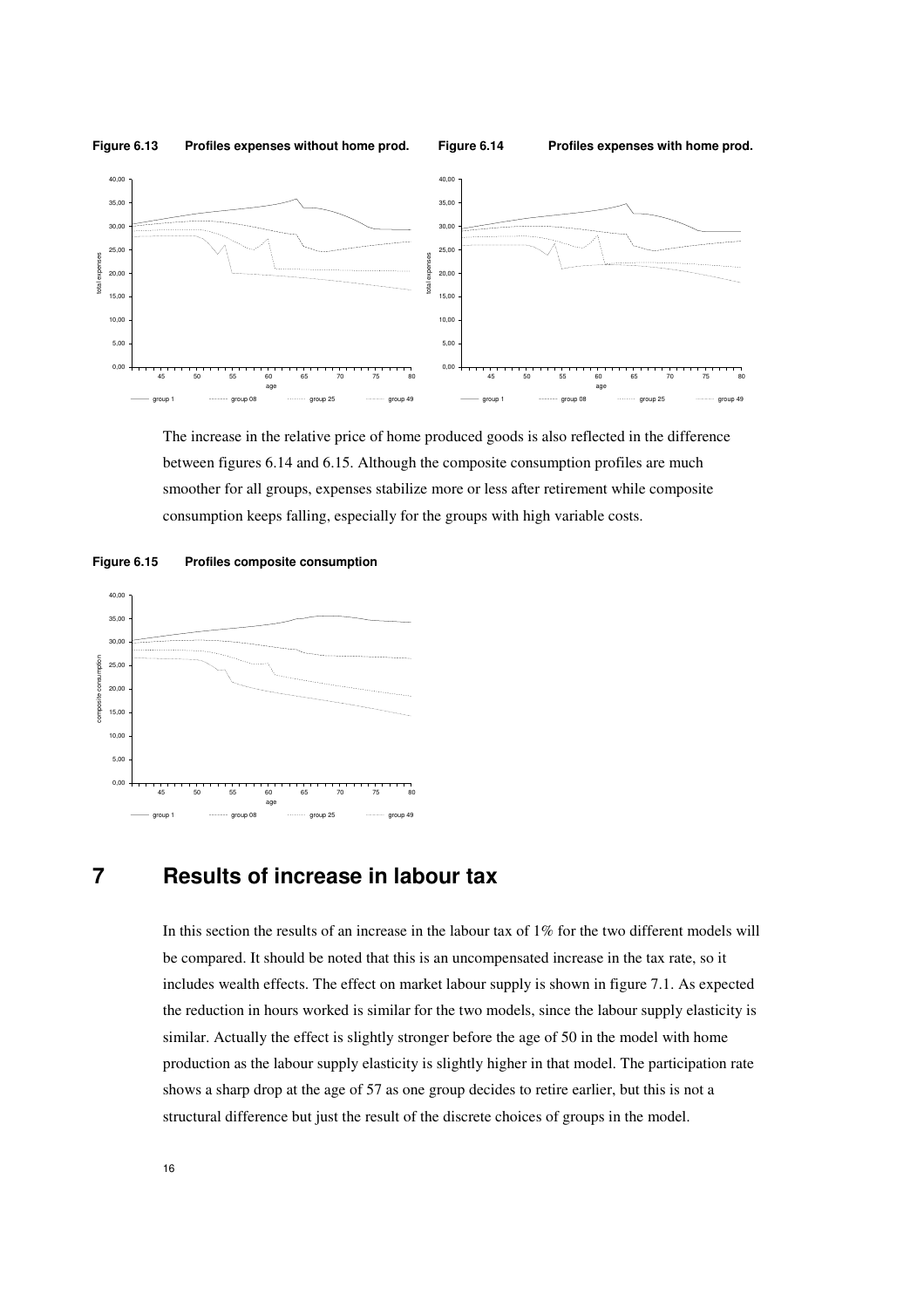

The response in domestic labour supply is shown in figure 7.3. Domestic labour supply increases at all ages as labour supply is shifted from the taxed to the untaxed activity. The percentage change is relatively constant until the mid-50s, after which it falls. The main reason for the constancy of the increase in domestic labour supply is that, until the early 50s, the effect is largely driven by the substitution from market labour, which is also more or less constant until 50.

The reduction in the increase in domestic labour supply after 53 is caused by the (partial) retirement. With (partial) retirement the tax advantage of domestic labour supply becomes smaller, because less time is devoted to working in the market. Of course, the spike in domestic labour supply at 57 is the group which retires earlier and increases it's domestic labour supply as the opportunity cost of home production declines.

The effect on private wealth in figure 7.4 shows that wealth is affected less in the model with home production. The reason is that there is the opportunity to substitute away from the taxed activity, and so relatively less income is needed to consume the same amount of the composite good. The difference in the paths from 56 years onwards is driven by the change in the participation rate of the group that retires earlier. If the participation rate would not be affected, than the paths would continue almost parallel to each other.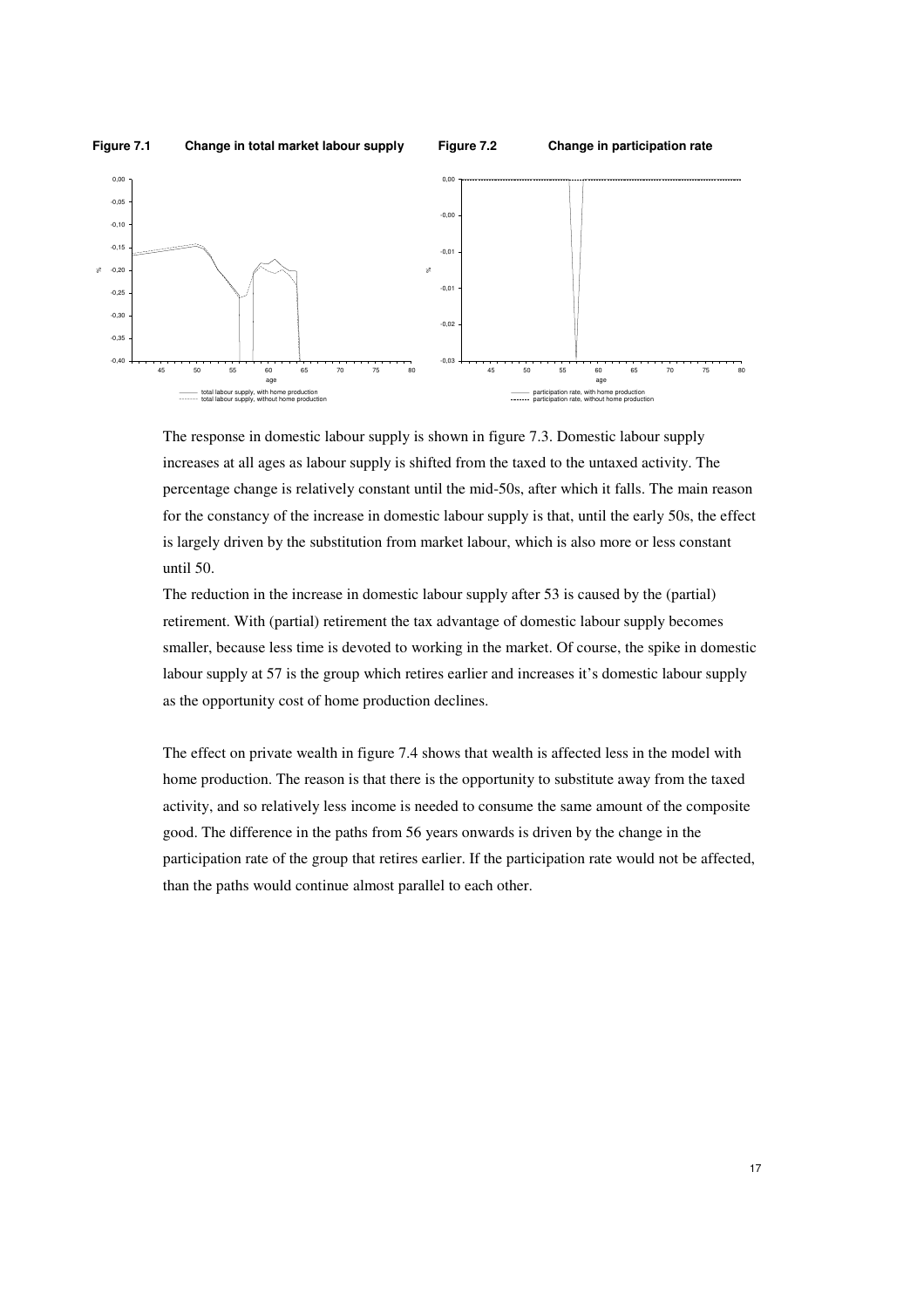

As expected the paths for expenses are also little different between the two models as we can see in figure 7.5. The figure for composite consumption is rather different though, as it is much less affected in the model with home production. This is what we would expect since in the model with home production a substitution away from the taxed market labour supply to the untaxed domestic labour supply takes place, which results in a less strong effect on composite consumption.



To summarize we see that the effect of a tax increase on labour supply is roughly equal for both models, while the effect on composite consumption is less pronounced in the case with home production which also results in less reduction of wealth.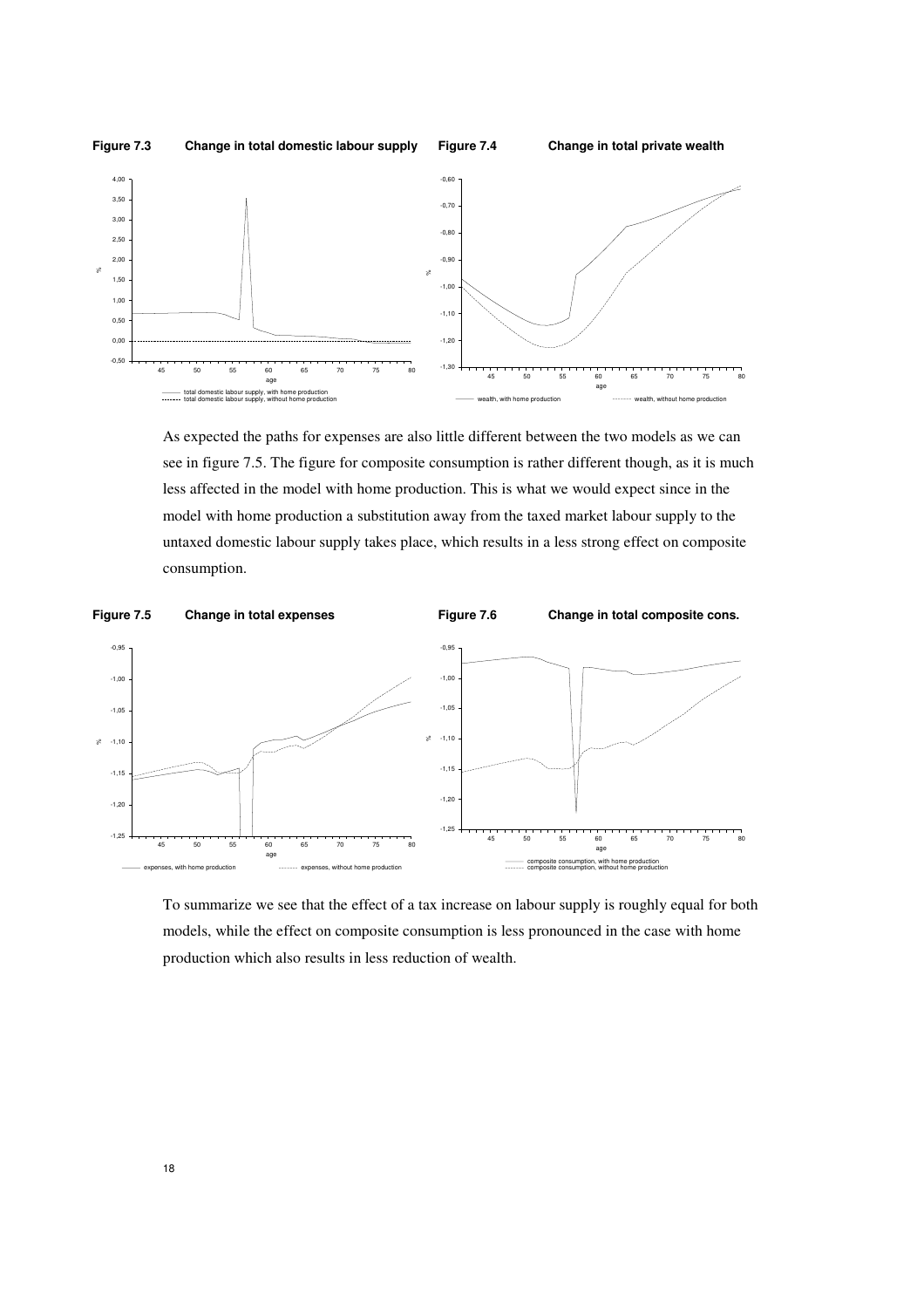# **8 Conclusion**

When the labour supply elasticities of the models with and without home production are set roughly equal, the effects on labour supply are very similar as they should be. However, as we have seen in the base scenario wealth and consumption can be altered significantly with the introduction of home production. Especially surprising is that agents save more in the model with home production, while one might have expected that the opportunity of home production reduces the incentives to save for consumption at old age, as the retired agents may be able to produce their own products at lower monetary costs. But as we have seen, the effect is exactly the opposite: the people that age fast and will not produce at home at old age and hence prefer to save more at young ages for consumption at old ages.

It is worth to note though that this result may depend on the model, because ageing affected home production as much as it did working for the market. This contradicts with results from empirical research that have shown that market labour supply is reduced around retirement while domestic labour supply is increased after retirement. Unfortunately we have not been able to simulate the model with such parameter settings ( $\delta$  < 1). Carrying out simulations like that are therefore a logical extension of this research.

Another issue that may deserve attention in future work is the time constraint. Because the time constraint of the original model left little room for household labour supply, the importance of domestic labour supply in total utility was restricted. More available time can mitigate this, but requires a full recalibration. The results of a model with this alteration should be interesting.